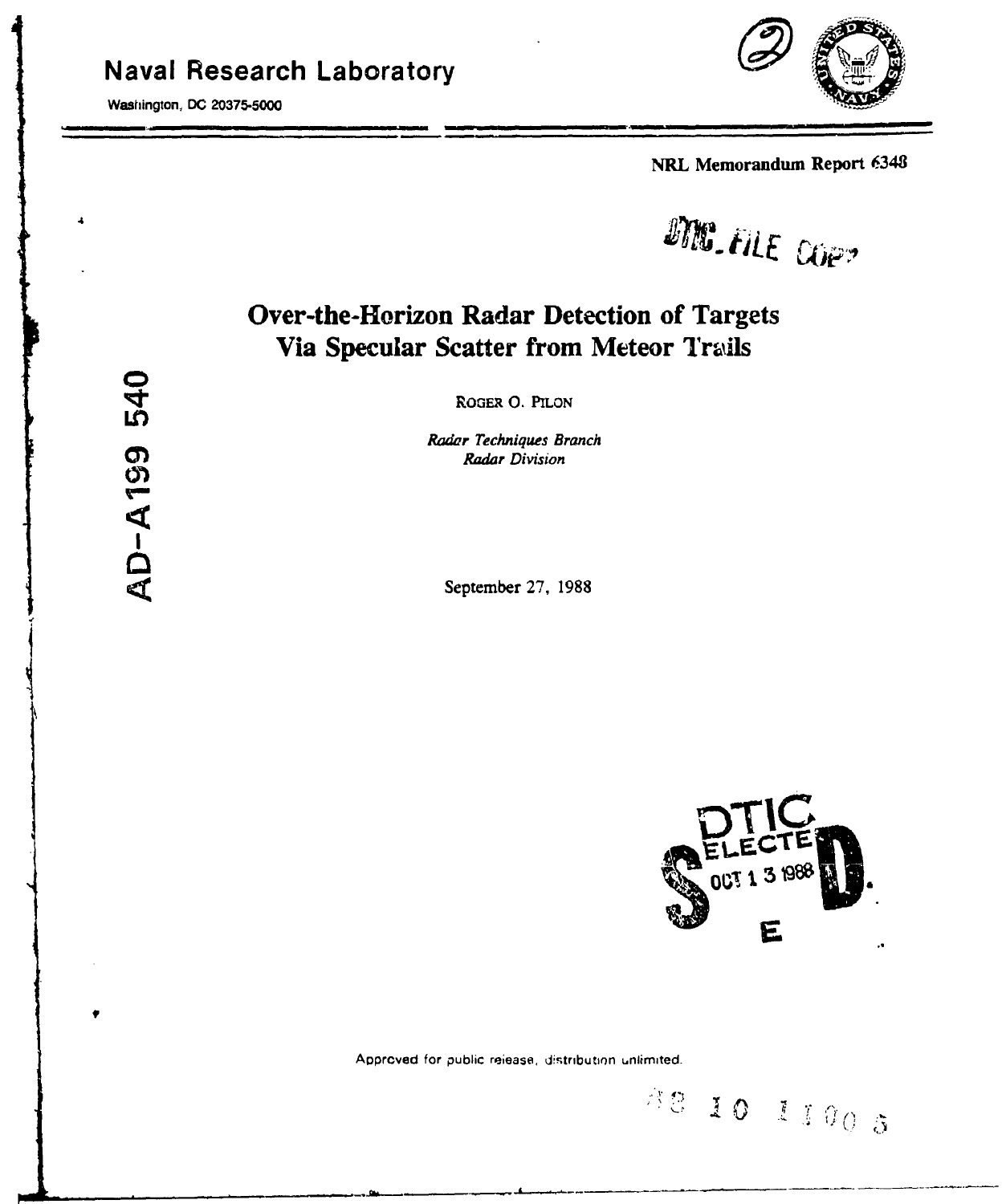SECURITY CLASSIFICATION OF **THIS PAGE**

| <b>REPORT DOCUMENTATION PAGE</b>                                                                                                                                                                                              |                                                              |                                                                                             |                                                                                                                                                                             | Form Approved<br>OMB No. 0704-0188                      |                |      |                                             |
|-------------------------------------------------------------------------------------------------------------------------------------------------------------------------------------------------------------------------------|--------------------------------------------------------------|---------------------------------------------------------------------------------------------|-----------------------------------------------------------------------------------------------------------------------------------------------------------------------------|---------------------------------------------------------|----------------|------|---------------------------------------------|
| 1a. REPORT SECURITY CLASSIFICATION                                                                                                                                                                                            |                                                              |                                                                                             |                                                                                                                                                                             | <b>1b. RESTRICTIVE MARKINGS</b>                         |                |      |                                             |
|                                                                                                                                                                                                                               | <b>UNCLASSIFIED</b><br>2a. SECURITY CLASSIFICATION AUTHORITY |                                                                                             |                                                                                                                                                                             | 3 DISTRIBUTION/AVAILABILITY OF REPORT                   |                |      |                                             |
| 2b. DECLASSIFICATION/DOWNGRADING SCHEDULE                                                                                                                                                                                     |                                                              |                                                                                             |                                                                                                                                                                             | Approved for public release; distribution<br>unlimited. |                |      |                                             |
|                                                                                                                                                                                                                               |                                                              | 4. PERFORMING ORGANIZATION REPORT NUMBER(S)                                                 |                                                                                                                                                                             | 5. MONITORING ORGANIZATION REPORT NUMBER(S)             |                |      |                                             |
|                                                                                                                                                                                                                               |                                                              | NRL Memorandum Report 6348                                                                  |                                                                                                                                                                             |                                                         |                |      |                                             |
|                                                                                                                                                                                                                               |                                                              | 6a. NAME OF PERFORMING ORGANIZATION                                                         | 6b. OFFICE SYMBOL<br>(If applicable)                                                                                                                                        | 7a. NAME OF MONITORING ORGANIZATION                     |                |      |                                             |
|                                                                                                                                                                                                                               |                                                              | Naval Research Laboratory                                                                   | Code 5320                                                                                                                                                                   |                                                         |                |      |                                             |
|                                                                                                                                                                                                                               | 6c. ADDRESS (City, State, and ZIP Code)                      |                                                                                             |                                                                                                                                                                             | 7b. ADDRESS (City, State, and ZIP Code)                 |                |      |                                             |
|                                                                                                                                                                                                                               |                                                              | Washington, DC 20375-5000                                                                   |                                                                                                                                                                             |                                                         |                |      |                                             |
| <b>ORGANIZATION</b>                                                                                                                                                                                                           | 8a. NAME OF FUNDING / SPONSORING                             |                                                                                             | <b>8b. OFFICE SYMBOL</b><br>(If applicable)                                                                                                                                 | 9. PROCUREMENT INSTRUMENT IDENTIFICATION NUMBER         |                |      |                                             |
| <b>ONT</b>                                                                                                                                                                                                                    | 8c. ADDRESS (City, State, and ZIP Code)                      |                                                                                             | ONT 214                                                                                                                                                                     |                                                         |                |      |                                             |
|                                                                                                                                                                                                                               |                                                              |                                                                                             |                                                                                                                                                                             | 10. SOURCE OF FUNDING NUMBERS<br>PROGRAM                | <b>PROJECT</b> | TASK | WORK UNIT                                   |
|                                                                                                                                                                                                                               | Arlington, VA 22217                                          |                                                                                             |                                                                                                                                                                             | ELEMENT NO                                              | NO.            | NO.  | ACCESSION NO                                |
|                                                                                                                                                                                                                               | 11. TITLE (Include Security Classification)                  |                                                                                             |                                                                                                                                                                             | 6211IN                                                  | RAIlAI2        |      |                                             |
|                                                                                                                                                                                                                               |                                                              |                                                                                             | Over-the-Horizon Radar Detection of Targets Via Specular Scatter from Meteor                                                                                                |                                                         |                |      |                                             |
| Trails<br>12. PERSONAL AUTHOR(S)                                                                                                                                                                                              |                                                              |                                                                                             |                                                                                                                                                                             |                                                         |                |      |                                             |
| Pilon, R.O.                                                                                                                                                                                                                   |                                                              |                                                                                             |                                                                                                                                                                             |                                                         |                |      |                                             |
| 13a. TYPE OF REPORT                                                                                                                                                                                                           |                                                              | <b>13b. TIME COVERED</b>                                                                    |                                                                                                                                                                             | 14. DATE OF REPORT (Year, Month, Day)                   |                |      | 15 PAGE COUNT                               |
| Interim                                                                                                                                                                                                                       |                                                              | <b>FROM</b>                                                                                 | TO                                                                                                                                                                          | 1988 September 27                                       |                |      | 20                                          |
|                                                                                                                                                                                                                               | 16. SUPPLEMENTARY NOTATION                                   |                                                                                             |                                                                                                                                                                             |                                                         |                |      |                                             |
|                                                                                                                                                                                                                               |                                                              |                                                                                             |                                                                                                                                                                             |                                                         |                |      |                                             |
| 17.                                                                                                                                                                                                                           | <b>COSATI CODES</b>                                          |                                                                                             | 18. SUBJECT TERMS (Continue on reverse if necessary and identify by block number)<br>Over-the-horizon radar detection of targets<br>Via specular scatter from meteor trails |                                                         |                |      |                                             |
| <b>FIELD</b>                                                                                                                                                                                                                  | <b>GROUP</b>                                                 | <b>SUB-GROUP</b>                                                                            |                                                                                                                                                                             |                                                         |                |      |                                             |
|                                                                                                                                                                                                                               |                                                              |                                                                                             |                                                                                                                                                                             |                                                         |                |      |                                             |
|                                                                                                                                                                                                                               |                                                              |                                                                                             | 19 ABSTRACT (Continue on reverse if necessary and identify by block number)                                                                                                 |                                                         |                |      |                                             |
|                                                                                                                                                                                                                               |                                                              |                                                                                             | The use of specular scatter from ionized meteor trails for over-the-horizon communications, known as                                                                        |                                                         |                |      |                                             |
|                                                                                                                                                                                                                               |                                                              |                                                                                             | meteor burst communications, has been studied for its applicability to over-the-horizon radar detection of tar-                                                             |                                                         |                |      |                                             |
|                                                                                                                                                                                                                               |                                                              |                                                                                             | gets. The high propagation losses associated with meteor trails scattering in general require transmitter                                                                   |                                                         |                |      |                                             |
|                                                                                                                                                                                                                               |                                                              |                                                                                             | power-antenna gain products, in excess of 100 dBW, for modest target detection capabilities. Most of the                                                                    |                                                         |                |      |                                             |
|                                                                                                                                                                                                                               |                                                              |                                                                                             |                                                                                                                                                                             |                                                         |                |      |                                             |
| target detection capabilities of meteor trail scattering are available using high-frequency over-the-horizon<br>radar, which generally offers better signal-to-noise ratios and a superior rate of detection. The reradiation |                                                              |                                                                                             |                                                                                                                                                                             |                                                         |                |      |                                             |
| pattern of an ionized meteor trail and its unknown orientation combine to introduce extraordinary ambiguities                                                                                                                 |                                                              |                                                                                             |                                                                                                                                                                             |                                                         |                |      |                                             |
| in the target's location with respect to both ground range and azimuthal direction.                                                                                                                                           |                                                              |                                                                                             |                                                                                                                                                                             |                                                         |                |      |                                             |
|                                                                                                                                                                                                                               |                                                              |                                                                                             |                                                                                                                                                                             |                                                         |                |      |                                             |
|                                                                                                                                                                                                                               |                                                              |                                                                                             |                                                                                                                                                                             |                                                         |                |      |                                             |
|                                                                                                                                                                                                                               |                                                              |                                                                                             |                                                                                                                                                                             |                                                         |                |      |                                             |
|                                                                                                                                                                                                                               |                                                              | 20. DISTRIBUTION / AVAILABILITY OF ABSTRACT<br>UNCLASSIFIED/UNLIMITED <b>CO</b> SAME AS RPT | $\Box$ otic users                                                                                                                                                           | 21 ABSTRACT SECURITY CLASSIFICATION<br>UNCLASSIFIED     |                |      |                                             |
| 22a. NAME OF RESPONSIBLE INDIVIDUAL                                                                                                                                                                                           |                                                              |                                                                                             | 22b TELEPHONE (Include Area Code)   22c Office SYMBOL                                                                                                                       |                                                         |                |      |                                             |
| R.O. Pilon                                                                                                                                                                                                                    |                                                              |                                                                                             |                                                                                                                                                                             | $(202)$ 767–4873                                        |                |      | Code 5320                                   |
| DD Form 1473, JUN 86                                                                                                                                                                                                          |                                                              |                                                                                             | Previous editions are obsolete.                                                                                                                                             |                                                         |                |      | <b>GECURITY CLASSIFICATION OF THIS FAGE</b> |

 $\pmb{\S}$ 

S/N 0102-LF-014-6603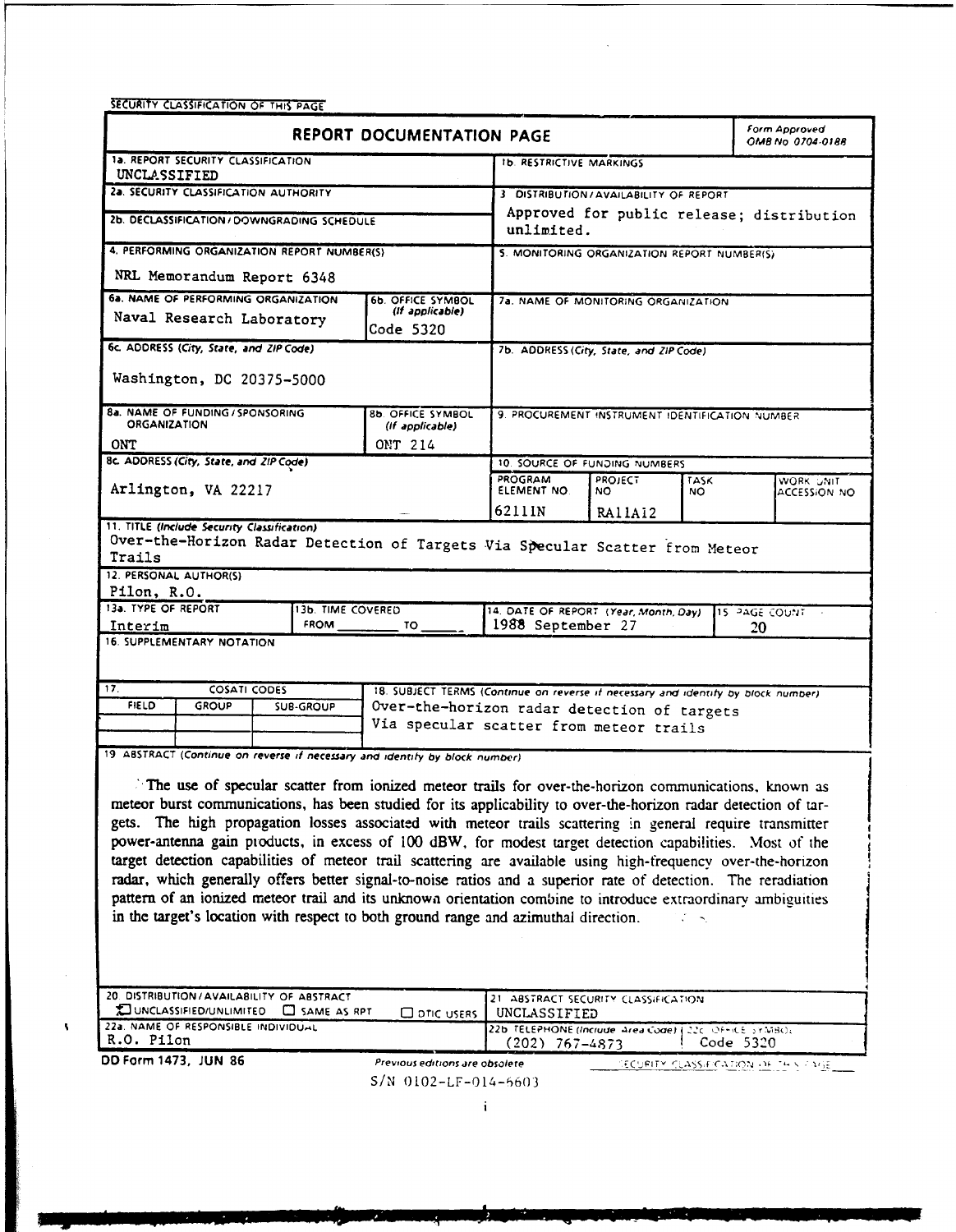## **CONTENTS**



سيران مستقدم من المستقل المستقل



 $\,$ iii

سنفرز

لأنفط

 $\overline{a}$ 

المستحدث

المعداء

 $\sim 100$  km s  $^{-1}$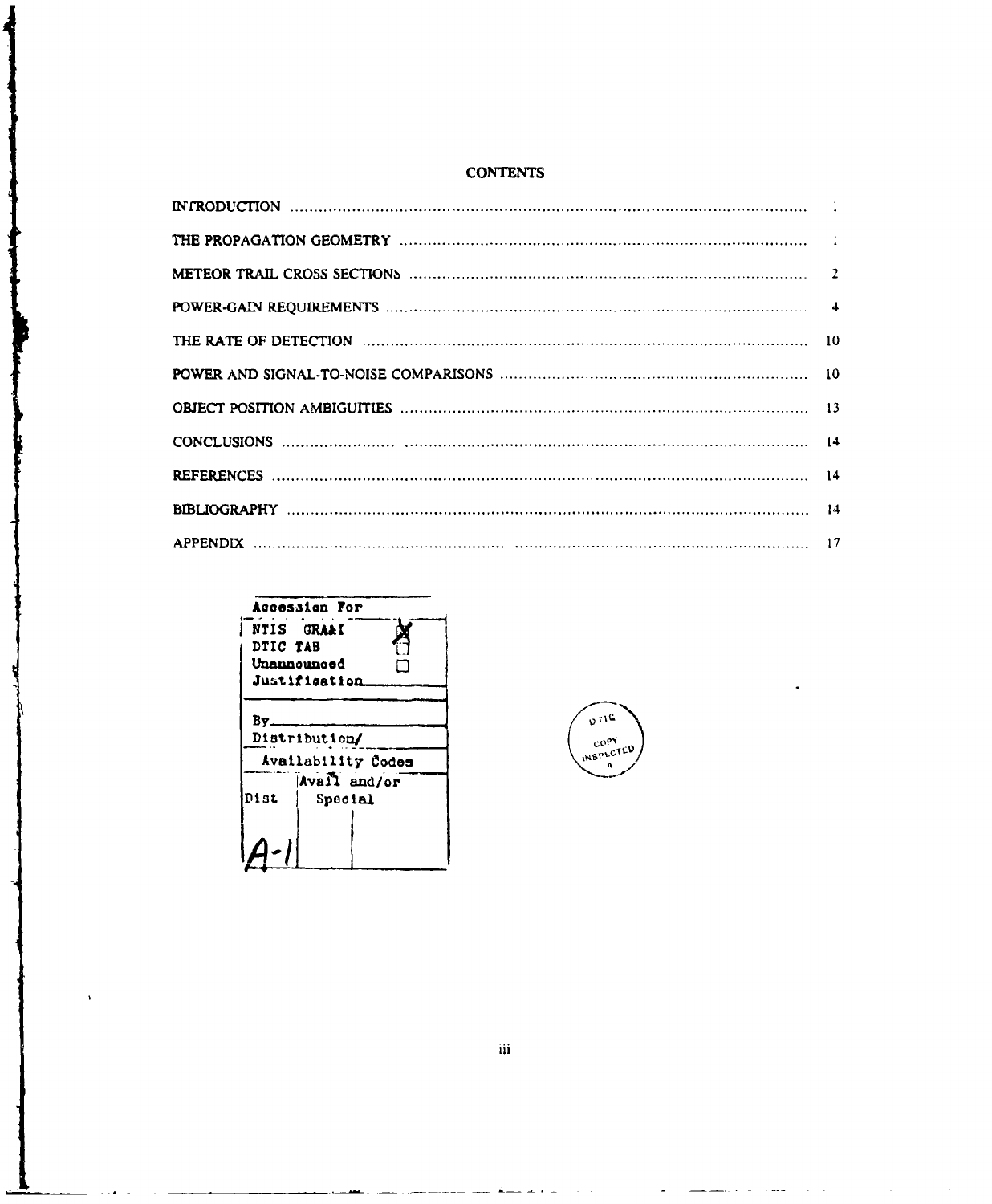# OVER-THE-HORIZON RADAR **DETECTION** OF TARGETS VIA **SPECULAR** SCATTER FROM METEOR TRAILS

## **INTRODUCTION**

Each day approximately 10<sup>10</sup> to 10<sup>12</sup> meteors enter the earth's atmosphere and produce ionized trails that are useful in VHF communications. This form of communications, known as meteor burst communications, exploits specular scatter from the short lived but abundant ionized trails to transfer bursts of data between distant installations. The subject of this report is the applicability of this type of scatter for over-the-horizon radar detection of targets. The propagation geometry. the radar cross section of meteor trails, the transmitter power-antenna gain requirements for the radar system. the rate of detection, power and signal-to-noise comparisons, and target position ambiguities are discussed in this report. Some of the pertincnt aspects of meteor trails are reviewed in the appendix.

### THE PROPAGATION GEOMETRY



Fig. 1. The geometry for specular radar scatter from a methor trail.

The geometry for the radar derecticn of an object via specular scatter from a meteor trail is indicated in Fig. 1. where  $R_r$  is the distance from the transmitter to the meteor trail and  $R_0$  *is* the distance from the meteor trail to the object (target). Assuming a meteor trail altitude of **100** km and considering the curvature of the earth and the refraction of the radar beam. the maximum distance  $R_T + R_O$  is about 2600 km (1400 nmi). The condition for specular scatter is that the angle between the incident path of propagation and the axis of the trail must be equal to the angle between the scattered path of propagation and the axis of the trail. This condition is satisfied if

**Manuscript** approved lune **9. 1988,**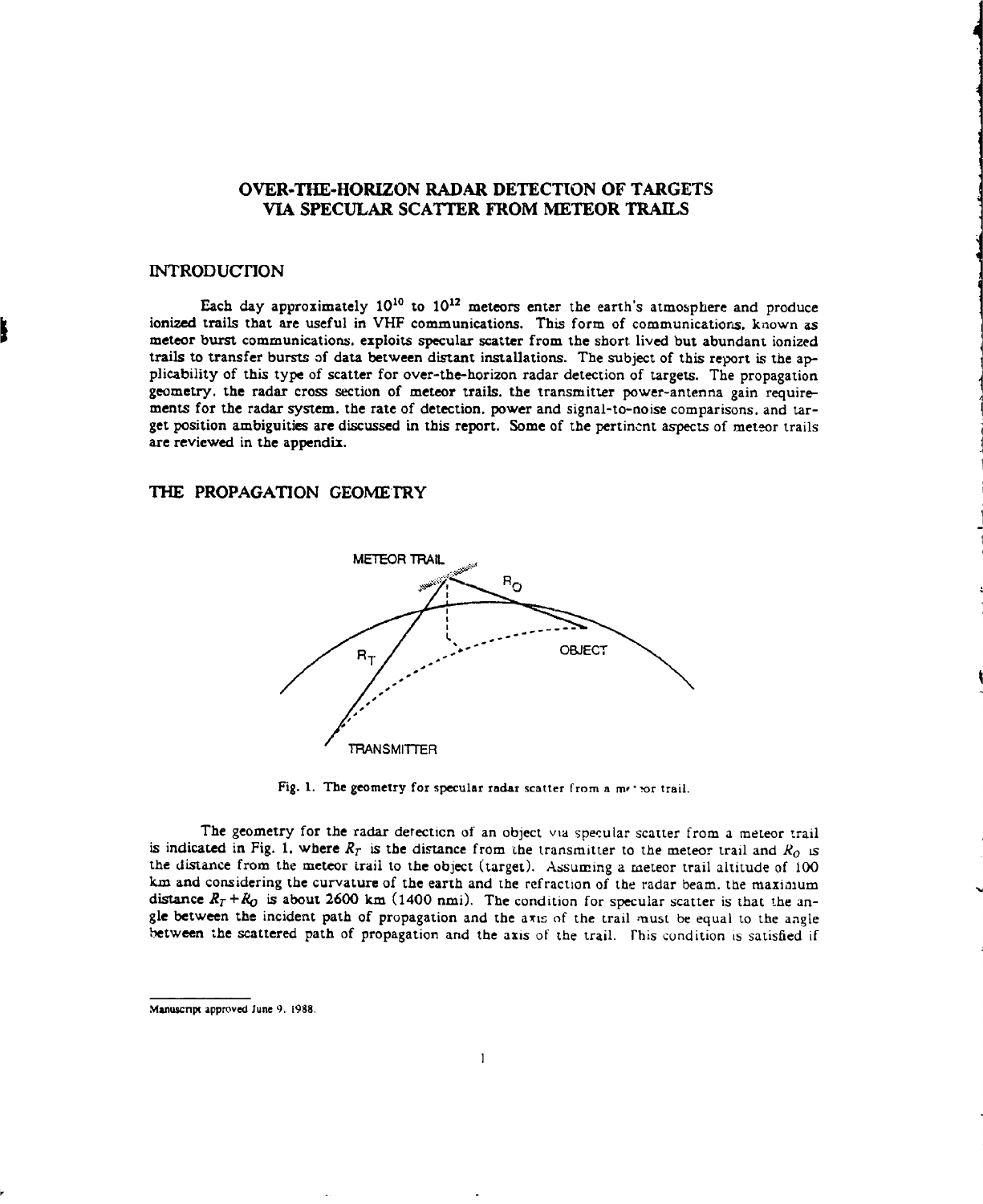the axis of the trail lies in a plane tangent to an ellipsoid whose foci are at the transmitter and the object. The scattered power for a non-specular scatter is very low compared to that for a specular scatter.

If the transmitted energy is directed along the azimuth of the great circle path to the object. the probability of detection is small. This is particularly true for long ranges where  $R_T \approx R_O$ . since the probability of a meteor traveling parallel to the earth's surface is low. This also applies. but to a lesser extent, at shorter ranges. If the flux of meteors incident on the earth's path through space were isotropic, the azimuths for the mort pr. **jb** le detection would, on average, be the azimuth of the great circle path plus and minus approximately seven degrees. However, the actual distribution is such that the azimuth to a detected object is. *wo* average, the azimuth of the transmitted energy plus and minus about fifteen degrees. The departures from this average distribution are due to the latitude and direction of propagation with respect to the ecliptic, the time of day and the month of the year.

For a transmitter power  $P_T$  and antenna gain  $G_T$ , the power density at the object is

$$
\frac{P_T G_T}{4\pi R_T^2} \quad \sigma_{t1} \quad \frac{1}{4\pi R_0^2} \quad . \tag{1}
$$

where  $\sigma_{t,i}$  is the radar scattering cross section of the meteor trail for the propagation path from the transmitter to the object. The return path via the same meteor trail produces a power density at the receiver that is equal to the above quantity multiplied by

$$
\sigma_0 \frac{1}{4\pi R_0^2} \sigma_{t2} \frac{1}{4\pi R_t^2} \ . \tag{2}
$$

where  $\sigma_0$  is the cross section of the object and  $\sigma_{r2}$  is the scattering cross section of the meteor trail for the return path. Since the capture area of the receiving antenna is

$$
A_{\rm c} = \frac{G_R \lambda^2}{4\pi} \tag{3}
$$

where  $G_R$  is the gain of the receiving antenna and  $\lambda$  is the radar wavelength, the received power is

$$
P_R = \frac{P_T G_T G_R \lambda^2 \sigma_{t,1} \sigma_{t,2} \sigma_0}{1024 \pi^5 R_T^4 R_0^4} \tag{4}
$$

#### NMETEOR TRAIL CROSS SECTIONS

The scattering cross sections for underdense and overdense meteor trails have been derived by Eshleman **[(1** and reviewed by Sugar [2]. Cross section. as defined by Sugar. is the ratio of the power scattered per unit solid angle to the power incident per unit area. This definition is  $(1/4\pi)$ times the generally accepted definition, which is the ratio of the power scattered into  $4\pi$  steradians to the power incident per unit area. Therefore, the cross sections indicated by Sugar will be multiplied by  $4\pi$ .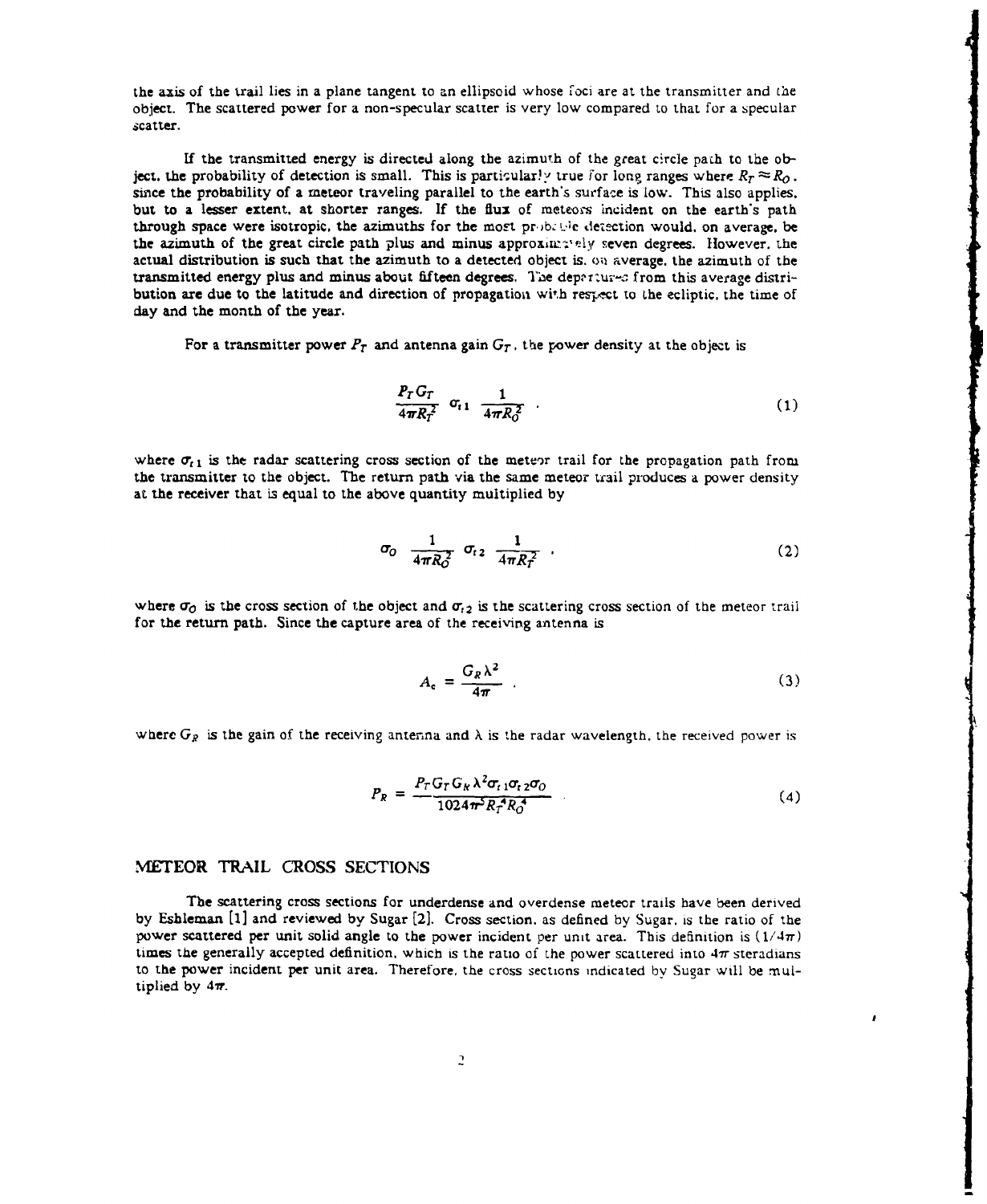

Fig. 2. The scattering geometry at the meteor trail.

For an underdense meteor trail

$$
G_{l_{\mathbf{u}}} = \frac{4\pi R_{T} R_{O} \lambda r_{e}^{2} q^{2} \sin^{2} \alpha}{(R_{T} + R_{O})(1 - \cos^{2} \beta \sin^{2} \alpha)} e^{-\frac{8\pi^{2} r_{o}^{2}}{\lambda^{2} \sec^{2} \phi}} e^{-\frac{32\pi^{2} D_{u}}{\lambda^{2} \sec^{2} \phi}} \tag{5}
$$

where  $r$  is the classical radius of the electron  $(2.8178\times10^{-15} \text{ m})$ . *q* is the electron line density of where  $\ell_e$  is the classical radius of the incredibil  $(2.0179 \text{ AU})$ . If  $\gamma$  is the diffusion coefficient of the trail. *D* is the diffusion coefficient of the underdense trail. and  $\tau$  is the-time measured from the formation of the trail. As shown in Fig. 2.  $\alpha$  is the angle between the electric vector incident on the trail and the scattered path.  $\beta$  is the angle between the axis of the meteor trail and the plane **of** the incident and scattered paths. and  $\phi$  is one-half the included angle between the incident and scattered paths.

As the trail forms its cross section increases rapidly to a magnitude determined in part **by**  $r<sub>o</sub>$ , the initial radius of the trail. after which it decays exponentially as the electrons diffuse into the surrounding atmosphere. A "maximum" cross section may be considered to be that determined by only the first term in Eq. (5), i.e.  $r_0 = r = 2$ ero.

For an overdense meteor trail

$$
\sigma_{t_o} = \frac{4\pi R_T R_O \sin^2 \alpha}{(R_T + R_O)(1 - \cos^2 \beta \sin^2 \phi) \sec \phi} \quad [D_o \tau \ln(r, q \lambda^2 \sec^2 \phi / 4\pi^2 D_o \tau)]^{1/2} \quad . \tag{6}
$$

where  $D_0$  is the diffusion coefficient for the overdense trail.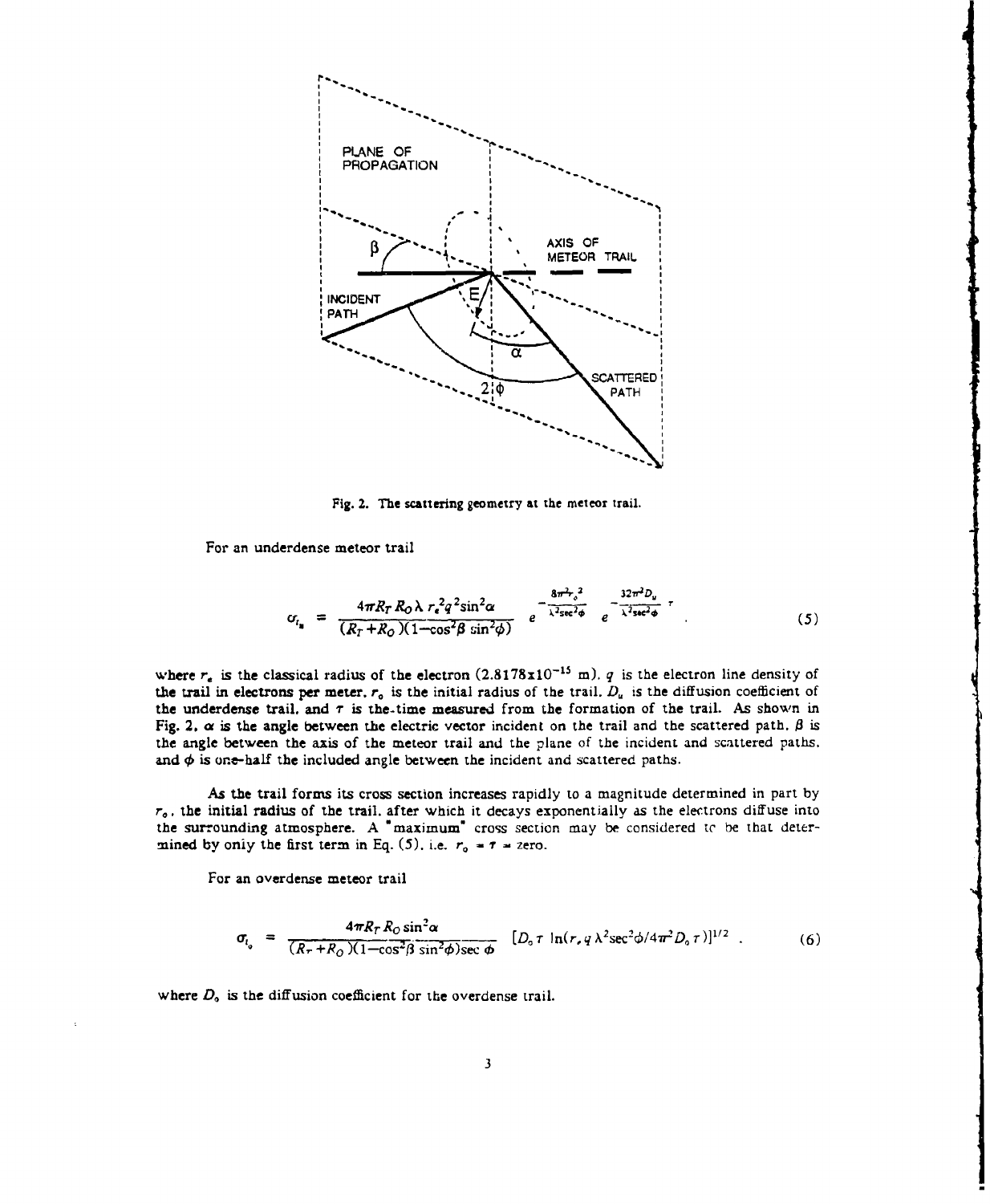The cross section of an overdense trail rises and falls with time  $\tau$  with a shape similar to an inverted U. The cross section reaches a maximum at

$$
\tau_{\max} = \frac{r_{\epsilon} q \lambda^2 \sec^2 \phi}{4\pi^2 D_o e} \quad . \tag{7}
$$

where e is the base of the natural logarithm. Thus.

$$
\max \sigma_{i_o} = \frac{2e^{-1/2}R_T R_O \lambda r_e^{1/2} q^{1/2} \sin^2 \alpha}{(R_T + R_O)(1 - \cos^2 \beta \sin^2 \phi)}
$$
(8)

The "maximum" cross sections of both underdense and overdense meteor trails are equal for an electron line density of  $q = 0.7468 \times 10^{14}$  electrons/m. Therefore.

$$
\max \sigma_t = \frac{0.5565 \ R_T R_O \lambda \sin^2 \alpha}{(R_T + R_O)(1 - \cos^2 \beta \sin^2 \phi)} \left[ \frac{q}{0.7468 \times 10^{14}} \right]^{\kappa} . \tag{9}
$$

where  $\kappa = 2$  for an underdense trail and  $1/2$  for an overdense trail. The generally accepted demarcation between underdense and overdense trails remains in the range  $1-2.4x10^{14}$ electrons/m.

#### POWER-GAIN **REQUIREMENTS**

Combining Eqs. (4) and (9).

$$
\max P_R = \frac{(P_T G_T G_R) \lambda^4 \sigma_0}{3307 \pi^5 R_f^2 R_0^2 (R_T + R_0)^2} \frac{\sin^2 \alpha_1 \sin^2 \alpha_2}{(1 - \cos^2 \beta \sin^2 \phi)^2} \left| \frac{q}{0.7468 \times 10^{14}} \right|^{2K}.
$$
 (10)

where the subscripts 1 and 2 refer to the quantities for the propagation path from the transmitter to the object and The return path from the object to the receiver, and. since the same meteor trail is utilized for both paths.  $\beta_1 = \beta_2 = \beta$  and  $\phi_1 = \phi_2 = \phi$ .

The received power is a function of the available transmitter power-antenna gain product  $P_T G_T G_R$ . While a primary site for the deployment of a target detection radar utilizing meteor trail scatter is on a ship, which would be able to generate copious amounts of transmitter power. the size. and gain. of the antennas that may be used would be restricted. For instance, a phased array antenna of dimensions 10 m by 20 m, operating at 50 MHz, would have a one-way gain of 18.5 dB. For a peak transmitter power of one megawatt. the power-gain product would be 97 dBW.

Another antenna configuration might employ half-wave dipoles positioned along the mast of the ship as a transmitter and quarter-wave monopoles positioned along the periphery of the hull to function as the receiver. A typical mast height of 45 m could accommodate a linear array of 14 half-wave dipoles. yielding a gain in the horizontal direction of 19.6 dB when the image of the antenna in the ocean surface is included. To illuminate all azimuths. three such arrays may be used. placed at 120 degree intervals around the mast. For a ship that is 120 m long approximately 40 quarter-wave monopoles may be placed along each side of the hull. The endfire and broad-

 $\ddot{z}$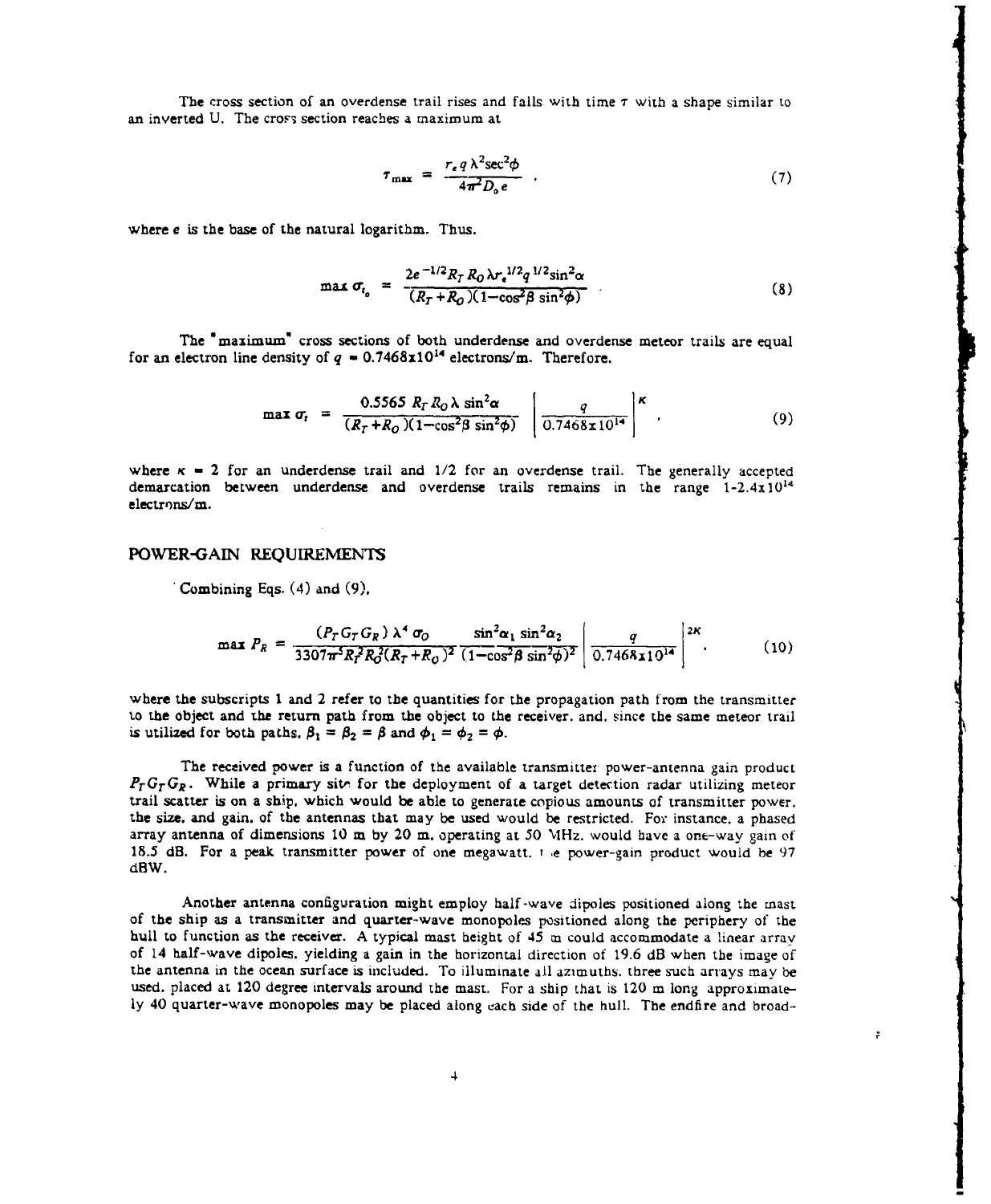side gain in the horizontal direction for each of these two arrays would be 21.2 dB. For this configuration and a peak transmitter power of one megawatt. the power-gain product would be 101 dBW.

A currently and practically realizable power-gain product from the standpoint of available power and antenna design is thus about 100 dBW. The minimum power-gain product required for target detection, based on propagation and receiver noise parameters. may be obtained by rewritin'. **Eq. (10)** as

$$
\min\left(P_T G_T G_R\right) = \frac{3307\pi^5 P_R}{\lambda^4 \sigma_0} Q^{-2K} F^{-1} \quad . \tag{11}
$$

where the first term encompasses the necessary parameters of the radar system and the target,

$$
Q = \frac{q}{0.7468 \times 10^{14}}
$$
 (12)

is the normalized electron line density of the meteor trail, and

$$
F = \frac{\sin^2 \alpha_1 \sin^2 \alpha_2}{R_f^2 R_o^2 (R_T + R_o)^2 (1 - \cos^2 \beta \sin^2 \phi)^2}
$$
(13)

encompasses all of the geometrical factors of propagation and scattering.

As an example, assun-e that the radar is operating at a frequency of 50 MHz with a noise power of -180 dBW. If an object with a cross section of 20 dBm<sup>2</sup> is to be detected with a S/N of 13 dB, the minimum power-gain requirement is

$$
\min\left(P_T G_T G_R\right) = \frac{1.012 \times 10^6 \ 10^{-16.7} \text{W}}{(6 \text{m})^4 \ 100 \text{m}^2} \ Q^{-2K} \ F^{-1} \tag{14}
$$

$$
= [-158.1 - 2 \times Q - F ] dBW
$$
 (15)

where  $Q = 10 \log Q$  and  $F = 16 \log F$  if the ranges are expressed in meters.

The factor F is plotted in Figures 3 through 9. These plots are for a meteor trail altitude of 100 km and for angles  $\alpha_1$  and  $\alpha_2$  of 90°. The latter assumption is roughly valid for all polarizations at the longer ranges and for horizontally polarized energy incident on the meteor trail for short ranges. However, due to Faraday rotation in the ionosphere, the polarization of the radar energy incident of the meteor trail is unknown. Thus, these are maximum values with respect to polarization considerations. The abscissa of each plot spans the ground range in kilometers to the nadir of all meteor trails capable of scattering the radar beam to the object and then back to the transmitter-receiver. Positive ranges are directed from the transmitter toward, and past. the ob-. ject. Negative ranges are directed in the opposite direction. In Figures 4 through 6 the transmitter is represented by the square on the abscissa to the left of center and the object is represented by the square to the right of center. The ground range at the mid-point of the abscissa is half-way between the transmitter and the object. Thus, the seven Figures are for transmitter-object ground range separations **ýf** *0.* 100. *5(k.* 1000. 1500. 2000 and **2500** km. Fig. 3. for a transmitter-object separation of zero. is intended to approximate the factor F for an object somewhere ir, the two dimensional area near the transmitter.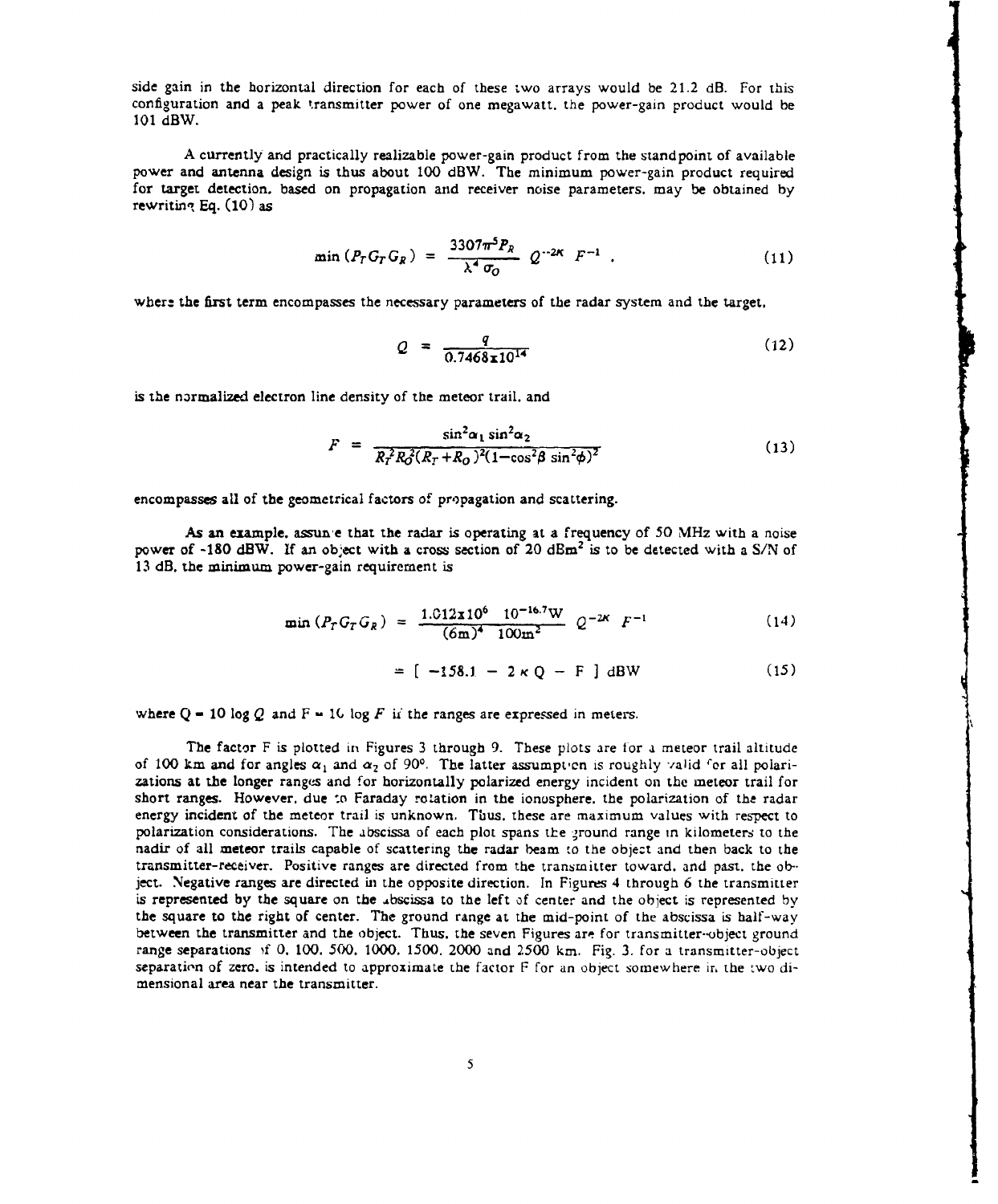

Fig. 4. The factor F for an object 100 km from the transmitter.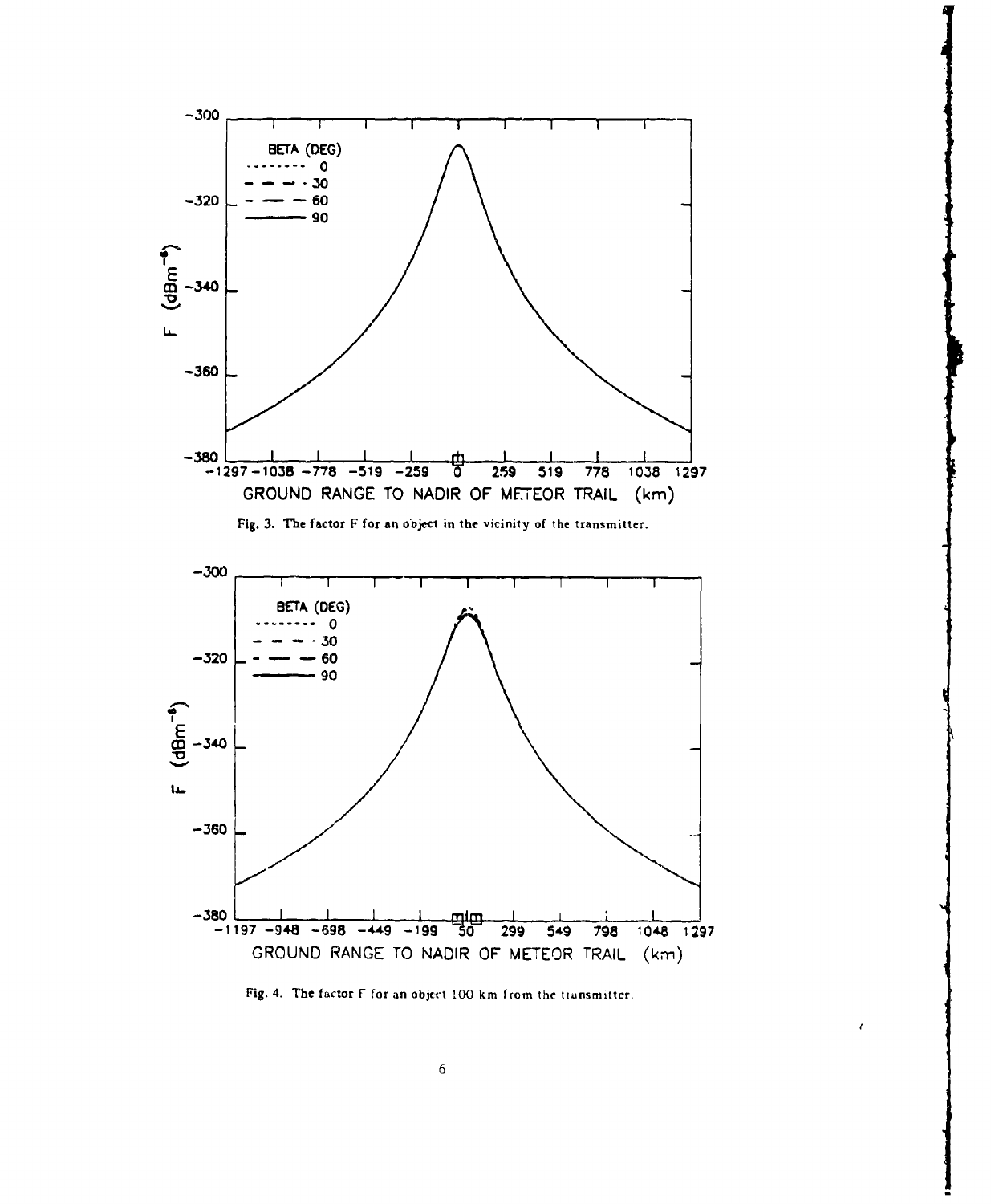

Fig. 6. The factor 7 tox an object 1000 km from the transmitter.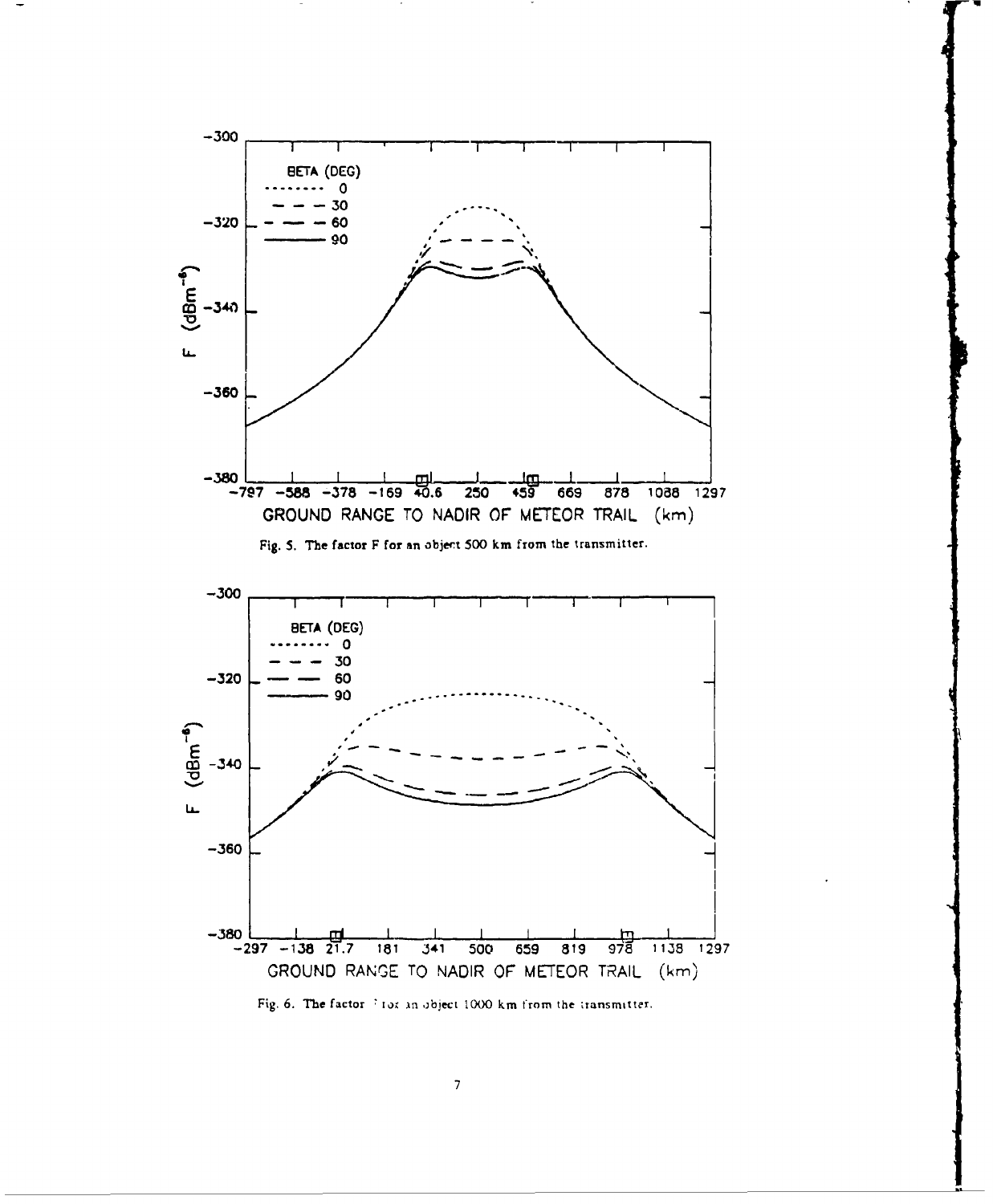

Fig. 7. The factor F for an object **1500** km from the transmitter.



Fig. 8. The factor F for an object 2000 km from the transmitter.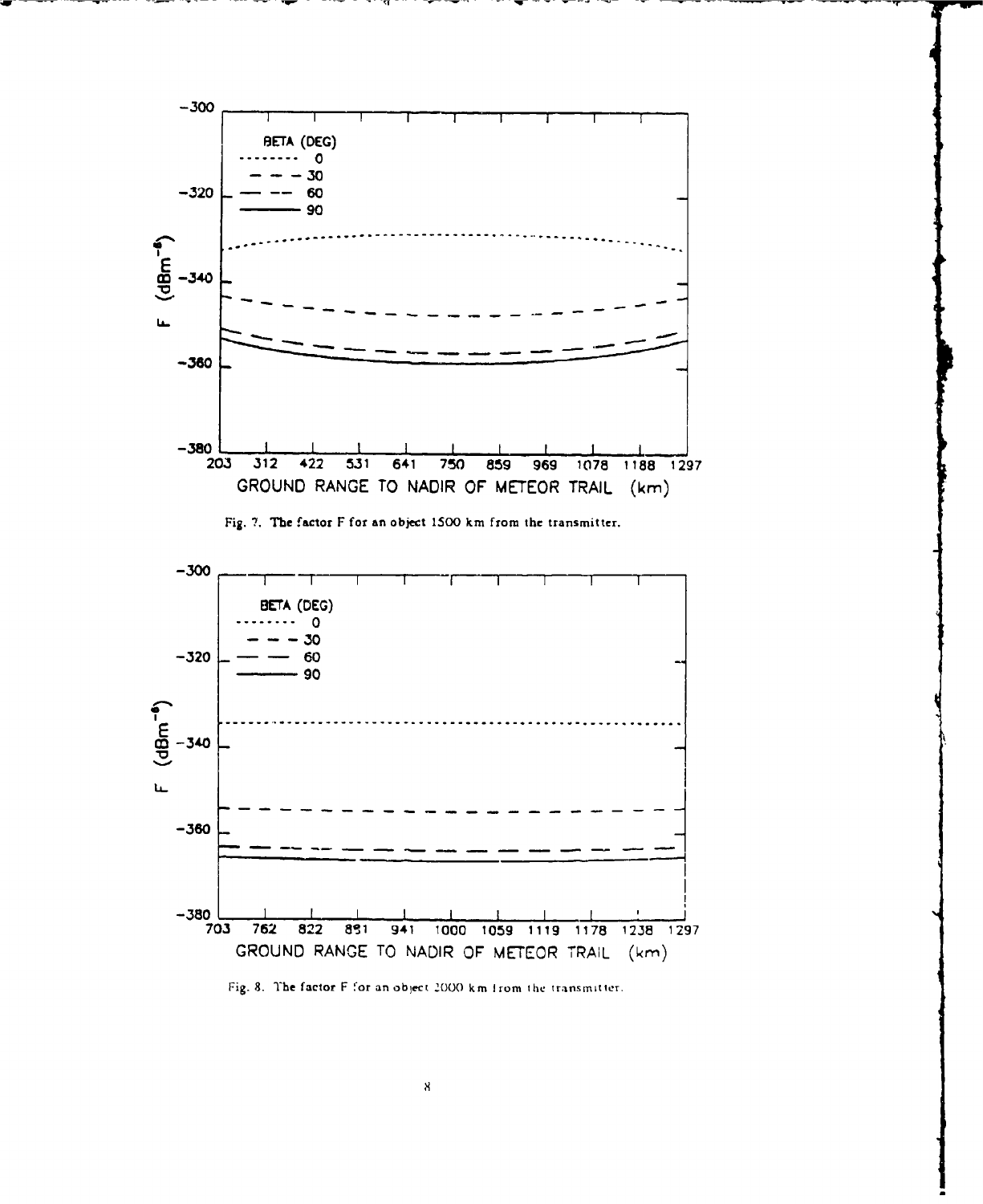

Fig. 9. The factor F for an object 2500 km from the transmitter.

For a transmitter-object separation of 100 km the maximum value of F is -307 dBm<sup>-6</sup>. Assuming an available power-gain product of 100 dB. a meteor trail with an electron line density of about **6xl0<sup>1</sup> 3** electrons per meter would be required to detect a 20-dBm2 object with a S/N of 13 dB. The occurrence of such an extremely overdense trail is rare. and thus the probability of detection of the object, even at the short actual range **of** *100* km. would be very low. This result is based on the requirements for detection by a single pulse. If the one megawatt peak power transmitter is operating at an average power of **100** kW with a pulse length of 5 microseconds. 6x10' individual pulses could be integrated over a trail lifetime of three seconds. This would effectively increase the available power-gain product by 48 dB. Assuming an underdense meteor trail lifetime of three seconds, the radar cross section of the trail would decrease to *e-'* of its initial value over that period, reducing the effective increase to 44 dB. Thus. a properly oriented metter trail of  $2.4 \times 10^{14}$  electrons per meter would allow detection of the object. This electron line density is at the upper limit for an underdense meteor trail, justifying the assumption of a trail lifetime of about three seconds.

The maximum attainable value of F for a meteor trail height of  $100 \text{ km/s} \cdot 306 \text{ dBm}^{-6}$ , as shown in Fig. 3. Thus. the above case represents very nearly a (theoretical) best case. It is seen in Figures **5** through 9 that the values for F decrease with increasing transmitter-object separation. and, at any given separation, that the variation in F with beta increases. The former indicates that the transmitter power-antenna gain-processing gain product would have to increase with increasing separation (all other factors being equal) and the latter indicates that a greater range of received power levels would have to be acceptable if all sufficiently oriented trails are to be useful. Otherwise. the rate of detection of the object would decline.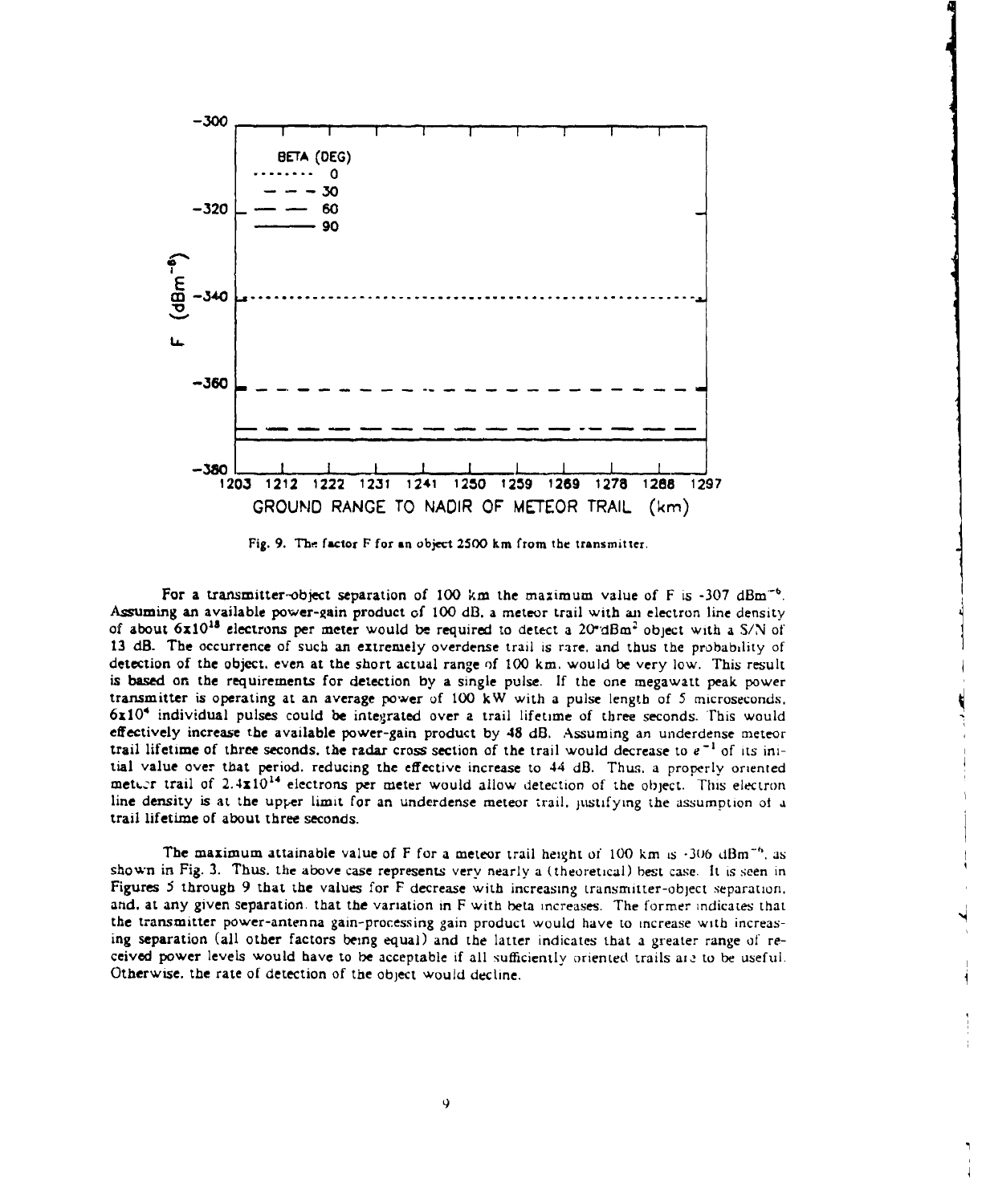## **THE** RATE OF DETECTION

).

þ

Ì

For normal meteor burst communications, which utilizes both underdense and overdense meteor trails and all trail orientation angles beta. the average time between suitable bursts is about 20 seconds. The average burst length is about 0.2 to 0.4 seconds. This may indicate that the bulk of meteor burst communications occur via trails of approximately  $2x10^{13}$  electrons per meter. On this basis, the time between detections of an object would average  $\left[q / (2x10^{13})\right]$  times 20 seconds, where q *is* the minimum trail density that would allow the detection. For the example discussed above, where an electron line density of  $2.4x10^{14}$  yielded detectability, the average rate of detection would be once every four minutes. Yearly and diurnal variations in the rate of occurrence  $\alpha$ , meteor trails would indicate a range of from more than 0.67 detections per minute to less than 0.033 detections per minute. i.e. more than 30 minutes per detection. If the available power-gain product can be increased by a few tens of decihels. the rate of detection can become acceptable for the short transmitter-object ground range of **100** km.

.As the ground range increases, much of any possible increase in the available power-gain product would be required to increase the object's power return to an acceptable level. Further increases in the available power-gain product could \*hen contribute to increasing the rate of detection. Also, in Figures 5 through 9 it is seen that the variation in F with beta can be substantial. If the requirements on the received power are such that only trails oriented at an angle beta significantly less than 90° are sufficient, this decrease in the set of acceptable meteor trail orientations decreases the rate of detection of the object.

### POWER **AND SIGNAL-TO-NOISE COMPARISONS**

Normal meteor burst communications are conducted for ground ranges far greater than **100** km and at power-gain products much less than the **100** dBW discussed above. The additional propagation loss from the return path accounts for the difference. If a receiving antenna of gain  $G<sub>0</sub>$  is placed at the position of the object. the received power  $P<sub>0</sub>$  is

$$
P_O = \frac{P_T G_T G_O \lambda^2 \sigma_{t1}}{64\pi^3 R_T^2 R_O^2} \tag{16}
$$

This would be the received power for normal meteor burst communications. Starting with Eq. (4) for  $P_R$ . assuming that  $G_O$  is equal to  $G_R$ . and that  $\sigma_0 = 10 \log [\sigma_O(m^2)]$ , the ratio of the received power at the transmitter-receiver.  $P_R$ , to  $P_Q$  is

$$
\frac{P_R}{P_O} = [-16.75 + 0.5 \text{ F} + \kappa \text{ Q} + \sigma_0 \text{ ] dB} \qquad (17)
$$

for a radar frequency of 50 MHz. For the parameters discussed above, an underdense trail with an electron line density of  $2.4x10^{14}$  electrons per meter and an average of one detection every four minutes.  $\kappa Q = 10$  dB. Since the maximum value for F is -306 dBm<sup>-6</sup>.

$$
\left(\frac{P_R}{P_O}\right)_{\text{max}} = \left[ -160 + \sigma_0 \right] \text{ dB} \tag{18}
$$

Even for an extremely short ground range and a large object cross section of  $\sigma_0 = 40$  dBm<sup>2</sup>. *P<sub>8</sub>* is extremely low compared to *Po.*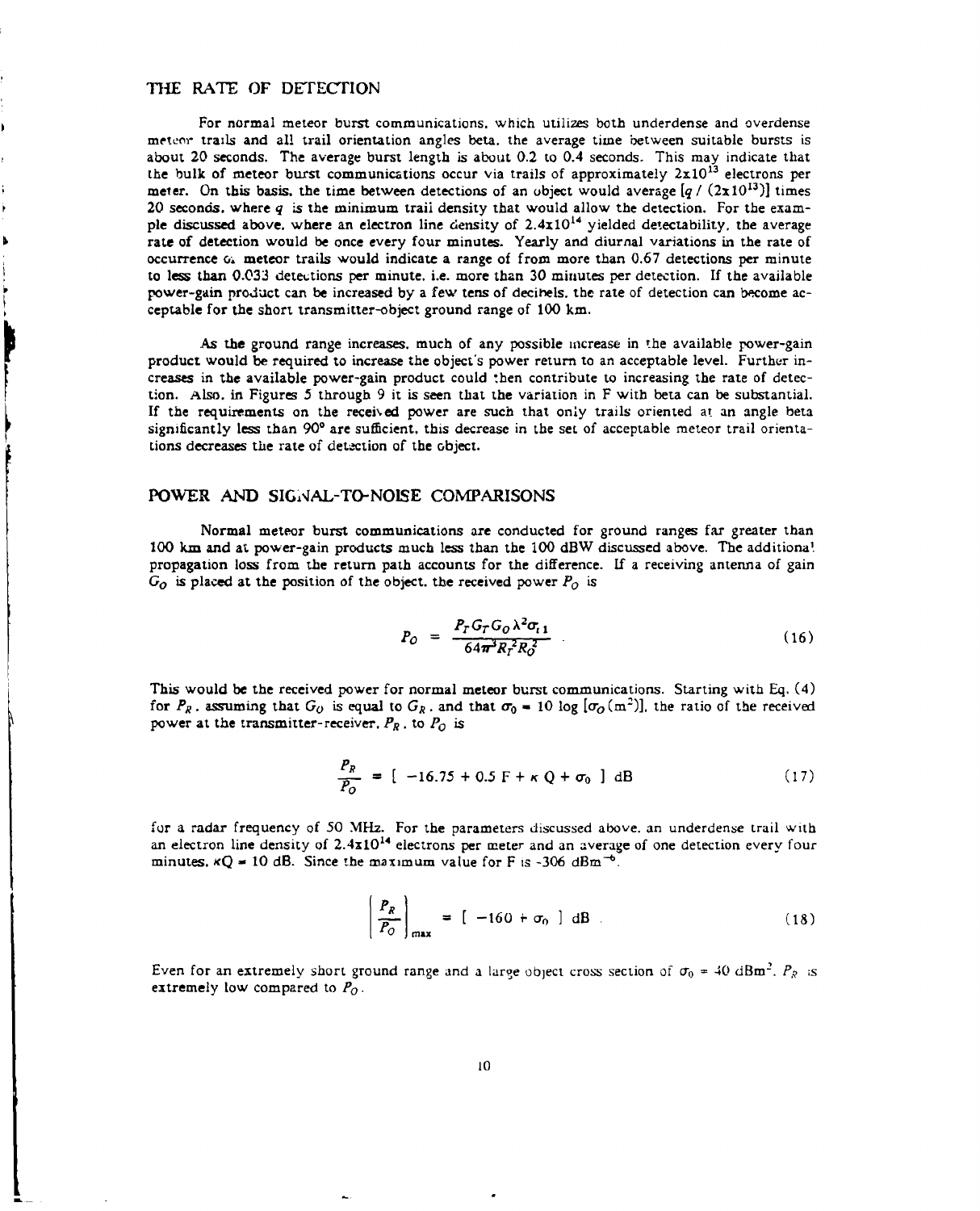Most of the over-the-horizon target detection capabilities of meteor burst scattering at VHF frequencies (VHF-MB) are available using high-frequency over-the-horizon (HF-OTH) radar. A pertinent question for a ship board or any other installation is: For a given available transmitter power and antenna capture area. which system would provide the greatest S/N for a given target?

The received power for an HF-OTH system operating in the skywave mode is

$$
P_R = \frac{P_T G_T G_R \lambda^2 \sigma_0}{64 \pi^2 R^4 L} \tag{19}
$$

where  $R$  is the radar range.  $L$  (greater than 1) accounts for losses such as absorption and transmission through the ionized layers. and. as in Eqs. (4) and (10).  $G_r$ .  $G_R$ .  $\lambda$  and  $\sigma_Q$  vary with the radar operating frequency. The ratio of the received powers for the two systems may be reduced to

$$
\frac{P_R(VHF - MB)}{P_R(HF - OTH)} = 0.001961 R^4 L \lambda_{OTH}^2 F Q^{2K} \frac{\sigma_{O_{MB}}}{\sigma_{O_{OTH}}} \tag{20}
$$

In terms of the geometrical final rs of propagation and scattering, the maximum return for the meteor burst system occurs when the meteor trail's nadir is midway between the transmitter and the object.  $\beta = 0^{\circ}$ , and  $\alpha_1 = \alpha_2 = 90^{\circ}$ . For these conditions.

$$
F_{\max} = \frac{16}{R^6 (1 - \sin^2 \phi)^2}
$$
 (21)

Eq. (20) then becomes, in decibel form.

$$
\frac{P_R(VHF-MB)}{P_R(HF-OTH)} = [-19.05 + 0.3333 F_{max} + 0.6667 \Delta F + 2 \kappa Q + L + 2 \Lambda_{OTH} + \Xi_0] dB. (22)
$$

transmitter and the object. L = 10 log *L.*  $\Lambda_{\text{OTH}}$  = 10 log  $\lambda_{\text{OTH}}$ , and  $\Xi_{\text{O}}$  = 10 log ( $\sigma_{\text{Ooy}}$  /  $\sigma_{\text{Ooy}}$ 

Assuming an average loss L of 15 dB, a  $\mathbb{Z}_0$  of +12 dB per frequency octave and an environmental noise of  $[-148 - 12.6 \ln (f_{MHz}/3]$  dBW. or -8.73 dBW per frequency octave, the ratios of the **S/N** are given in TABLE **I** for ground ranges of 500. 1000 and 2500 km. at four HF-OTH frequencies. The ratios of the S/N for meteor burst propagation with respect to the **S/N** for HF-OTH groundwave propagation are also presented in TABLE I. for ground ranges of 50. 100 and 200 km. Representative losses for groundwave prcpagation have been used and it has been assumed that the cross section of the object for energy incident parallel to the earth's surface is 25 dB lower than that for the higher elevation angles encountered with meteor burst scattering.

All of the ratios in TABLE I are dependent on the electron line density of each meteor trail through the quantity  $2kQ$ . For an undergense trail with an electron line density of  $2.4x10^{14}$  electrons per meter. yielding an average of one detection every four minuces.  $2KQ = 20$  dB. All trails with a higher electron line density would be considered overdense. for which  $\kappa = 1/2$  instead of 2.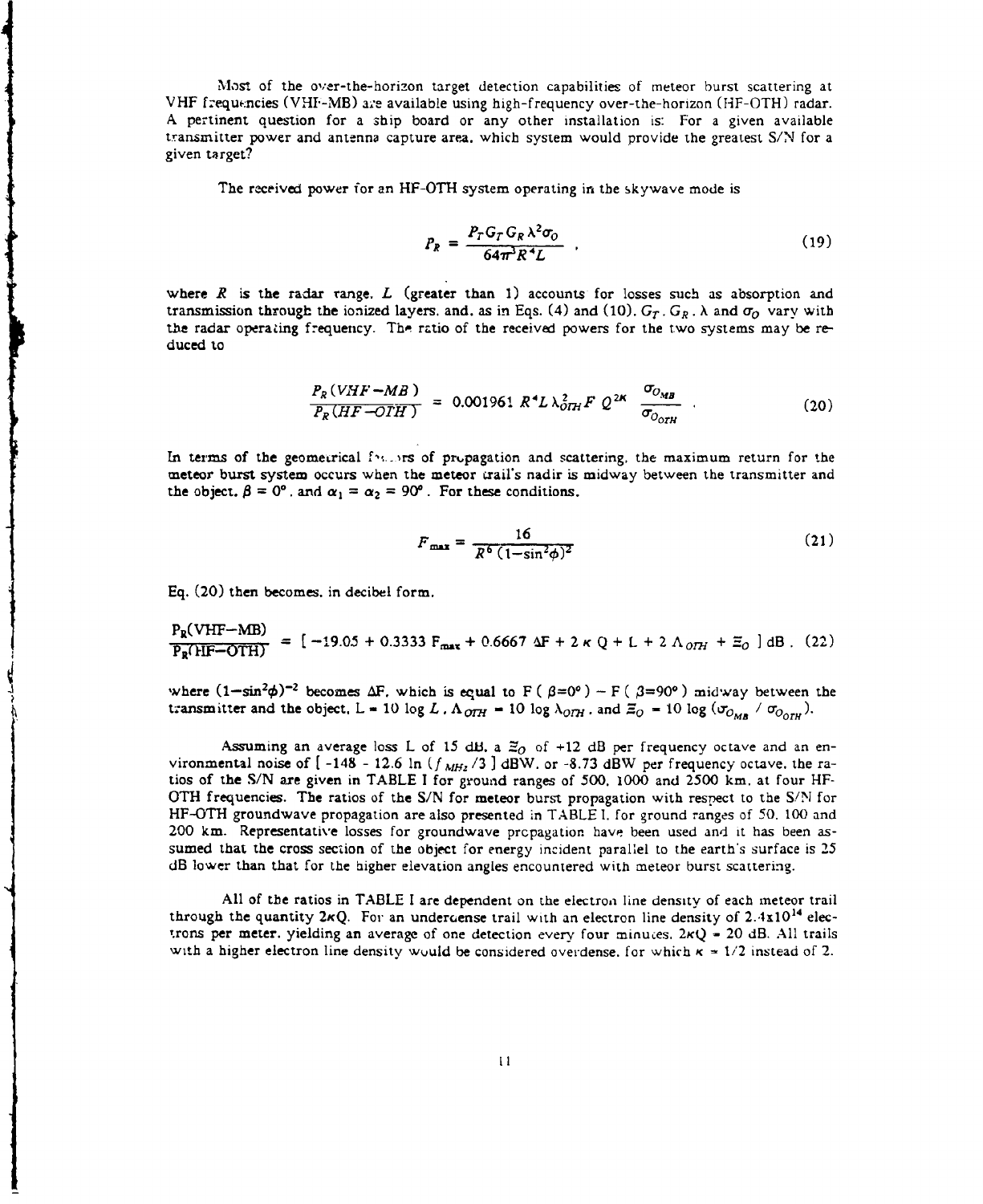|                | $\frac{s}{N}$           | TABLE I<br>$(VHF-MB)$<br>$\frac{1}{\sqrt{5}}$ (HF--OTH) | $\overline{\phantom{a}}$ (dB) |                              |    |
|----------------|-------------------------|---------------------------------------------------------|-------------------------------|------------------------------|----|
|                | <b>GROUND</b>           |                                                         |                               | HF-OTH RADAR FREQUENCY (MHz) |    |
| <b>HF MODE</b> | <b>RANGE</b><br>$(x_m)$ | з                                                       | 7.5                           | 15                           | 30 |
|                |                         |                                                         |                               |                              |    |

GROUNDWAVE  $\begin{vmatrix} 100 & 5 + 2 \kappa Q & -23 + 2 \kappa Q & -36 + 2 \kappa Q & -23 + 2 \kappa Q & -2 \kappa Q & -2 \kappa Q & -2 \kappa Q & -2 \kappa Q & -2 \kappa Q & -2 \kappa Q & -2 \kappa Q & -2 \kappa Q & -2 \kappa Q & -2 \kappa Q & -2 \kappa Q & -2 \kappa Q & -2 \kappa Q & -2 \kappa Q & -2 \kappa Q & -2 \kappa Q & -2 \kappa Q & -2 \kappa Q & -2 \kappa Q & -2 \kappa Q & -2 \kappa Q & -2 \kappa Q & -$ 

 $SKYWAVE$  1000  $29 + 2kQ$   $-5 + 2kQ$   $-32 + kQ$   $-59 + 2kQ$ 

50  $|-9 + 2xQ| -39 + 2kQ| -59 + 2kQ| -59 + 2kQ|$ 

200  $\begin{vmatrix} 22 + 2 \kappa Q & 1 + 2 \kappa Q & 31 + 2 \kappa Q \end{vmatrix}$ 

500  $\int 25 + 2x\sqrt{9} - 9 + 2x\sqrt{9} - 36 + 2x\sqrt{9} - 63 + 2x\sqrt{9}$ 

 $2500$   $28 + 2 \times 0$   $-6 + 2 \times 0$   $-33 + 2 \times 0$   $-60 + 2 \times 0$ 

|  | VHF-MB RADAR FREQUENCY: 50 MHz |  |  |
|--|--------------------------------|--|--|

It should be noted that the ratios presented in TABLE I assume optimum conditions for meteor trial scattering and only average conditions for HF-OTH operation. The ratios assume an instantaneous, maximum scattered power for  $r<sub>o</sub> = r = 0$  for an underdense trail, or a maximum scattered power for an overdense trail. Integrating the received power over the lifetime of the trail would decrease the ratios by a few dB. It has been assumed that  $\alpha_1 = \alpha_2 = 90^\circ$ . Even for the optimum object ground ranges. the polarization of the energy incident on the meteor trail varies due to Faraday rotation. On a trail-to-trail basis, the reduction in the ratios could vary from near 0 dB to tens of dB. Also, the optimum location of the trail, midway between the transmitter-receiver and the object. and orientation.  $\beta = 0^{\circ}$ , have been assumed. For other locations or orientations the ratios could decrease by tens of **d3.** In addition, the power received via meteor trail scattering can only be integrated over the life of each individual trail. For HF-OTH propagation, however, the detection is nearly continuous and the received power may be integrated over a longer period. The increased processing gain available for and HF-OTH system would further decreased the ratios given in TABLE I.

TABLE I therefore indicates that. on average, the S/N for a meteor burst system may be equal or sxuperior to that for an HF-OTH system operating at 3 MHz and ranges of 200 km or greater, or at 30 MHz and 200 km. The two major reasons for the possibly equal or superior performance of the meteor burst system at 3 MHz are the low cross section of the object at 3 MHz relative to that at 50 MHz, and the higher environmental noise at 3 MHz relative to 50 MHz. The relative performance of the meteor burst system degrades rapidly with increasing HF-OTH radar frequency, except for groundwave propagation near the high end of the banrc, This is due to an increasing loss for groundwave propagation as the frequency increases. The possibly superior per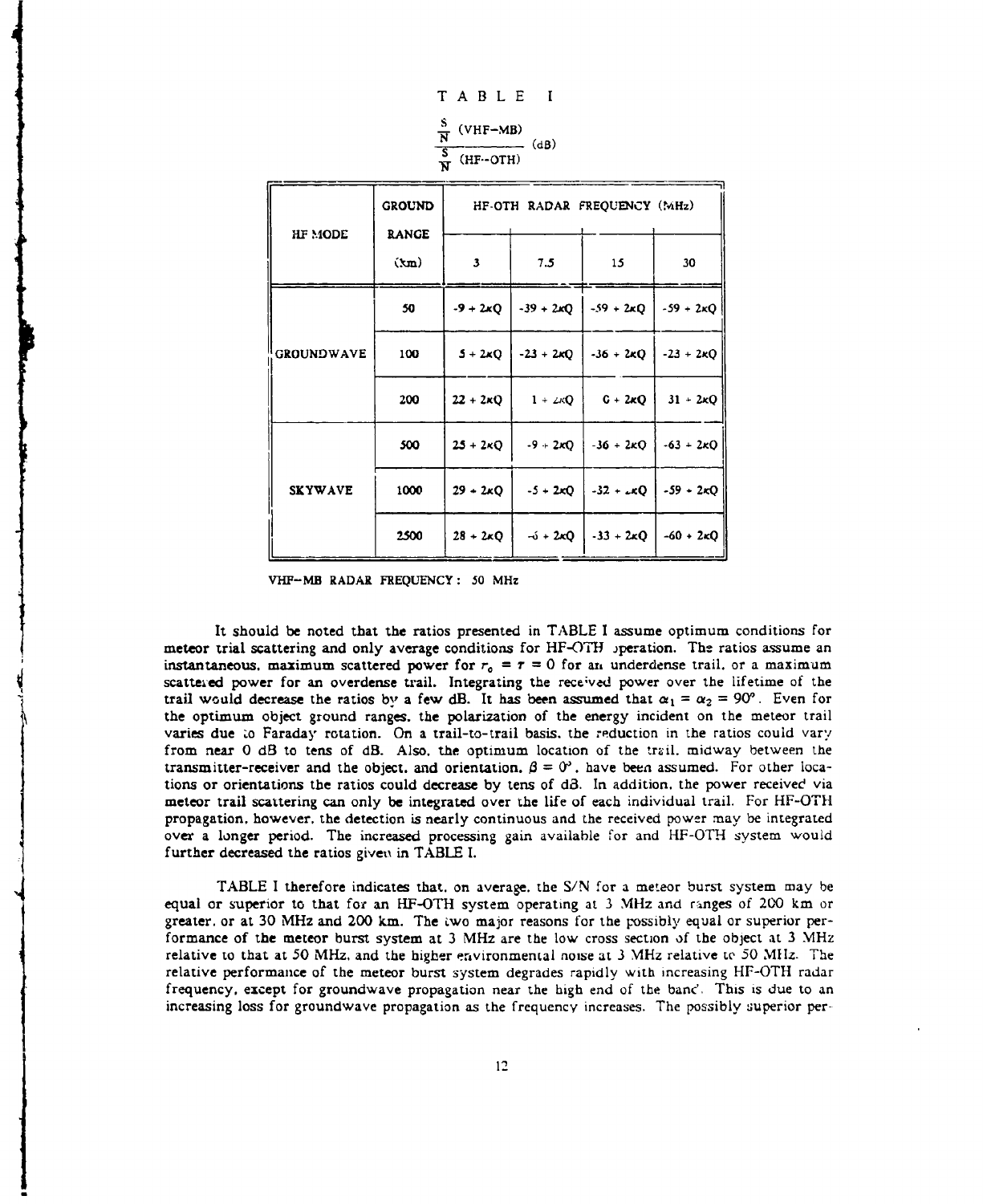formance of a meteor bu st system relative to an HF-OTH system at 30 MHz and 200 km is due to a combination of the increasing loss for groundwave propagation at the higher frequencies and the longer range.

TABLE I indicates that over the majority of the HF-OTH frequency band and object ranges. an HF-OTH system would yield superior S/N relative to a meteor burst system. It wnuld also allow nearly continuous surveillance of a target. whereas the rate of detection for a meteor burst system would be relatively low.

## **OBJECT** POSITION **AMBIGUITIES**

In normal meteor burst communications the azimuth of the most probable path. on average. is that of the great circle direction to the installation  $\pm 15^\circ$ . This would also apply to the present discussion. In addition there are other ambiguities. as evidenced by Figures 3 through 9. In Figures 3 through 6 it is seen **that** propagation paths exist for meteor trails beyond the object and even in the opposite direction. Thus, object position determinations based on the propagation time delay and the transmission-reception direction are ambiguous. While the received power for the more grossly ambiguous positions declines rapioly in Figures 3 and 4. Figures 5 and 6 show significant expanses in range where the variation in received power would be relatively small.

Other examples of object position ambiguity are also evident. Assume a transmitter-object separation of **500** km. i.e. Fig. 5. For a meteor trail midway between the twc and oriented to provide a specular path with  $\beta = 90^{\circ}$ , the factor F is -332 dBm<sup>-6</sup>. If another object is near the transmitter (approximated by a zero km separation. Fig. **3).** the factor F for the same meteor trail  $-$  250 km from the transmitter  $-$  is also  $-332$  dBm<sup> $-6$ </sup>. Thus, the object could be at a ground range of 500 km in a (roughly) known d:rection or it could be near the transmitter in an unknown direction. This same ambiguity can also exist for other meteor trail orientations. For example, for  $\beta = 0^{\circ}$  the factor F in Fig. 5 is -315 dBm<sup>-6</sup>. If the angle of descent of the meteor were to be much steeper. providing a specular path back to the vicinity of the transmitter instead of the assumed ot at ground range of 500 km, and the radar cross section of the nearby object were 17 dBm<sup>2</sup> greater than that of the distant object. the received power would be the same. This type of ambiguity occurs because the orientation and electron line density of any given meteor trail, as well as the incident polarization and radar cross section of the object. are unknown.

A similar situation exists for  $\beta = 60^{\circ}$  in Fig. 5 with respect to a transmitter-object separation of 100 km (Fig. 4). where the values for F are -330 and -328 dBm<sup>-6</sup>. A difference in the propagation time delay would also exist in this latter case. but if the height of the meteor trail or the radar cross sections are unknown, or if propagation losses and/or polarizations are variable, as they generally arc, the ambiguity would not be resolvable.

These types of ambiuities exist for all transmitter-object separations. Consider a transmitter-object separation of 2500 km (Fig. 9). The value of F for  $\beta = 90^\circ$  is -372 dBm<sup>-6</sup>. In Fig. 3. for a trail ground range of 1250 km. the value of F is also -372 dBm-6. Thus, the object being detected could be at a ground range of 2500 km or it could be near the radar system. If the nearby object is larger in radar cross section than the distant object, the received power leveis would be similar for other meteor trail orientations.

In the above examples only the most probable paths have been considered. i.e. paths utilizing meteor trails near a reference plane defined by the great circle through the transmitter-receiver and the object and the center of the earth. Actually. a three dimensional surface describes the probability distribution of properly oriented meteor trails, with significant extent on both sides of the reference plane. Therefore, the factor F would define **a** three dimensional surface. decreasing monotonically with distance moeasured perpendicular to the reference plane. The values for **F**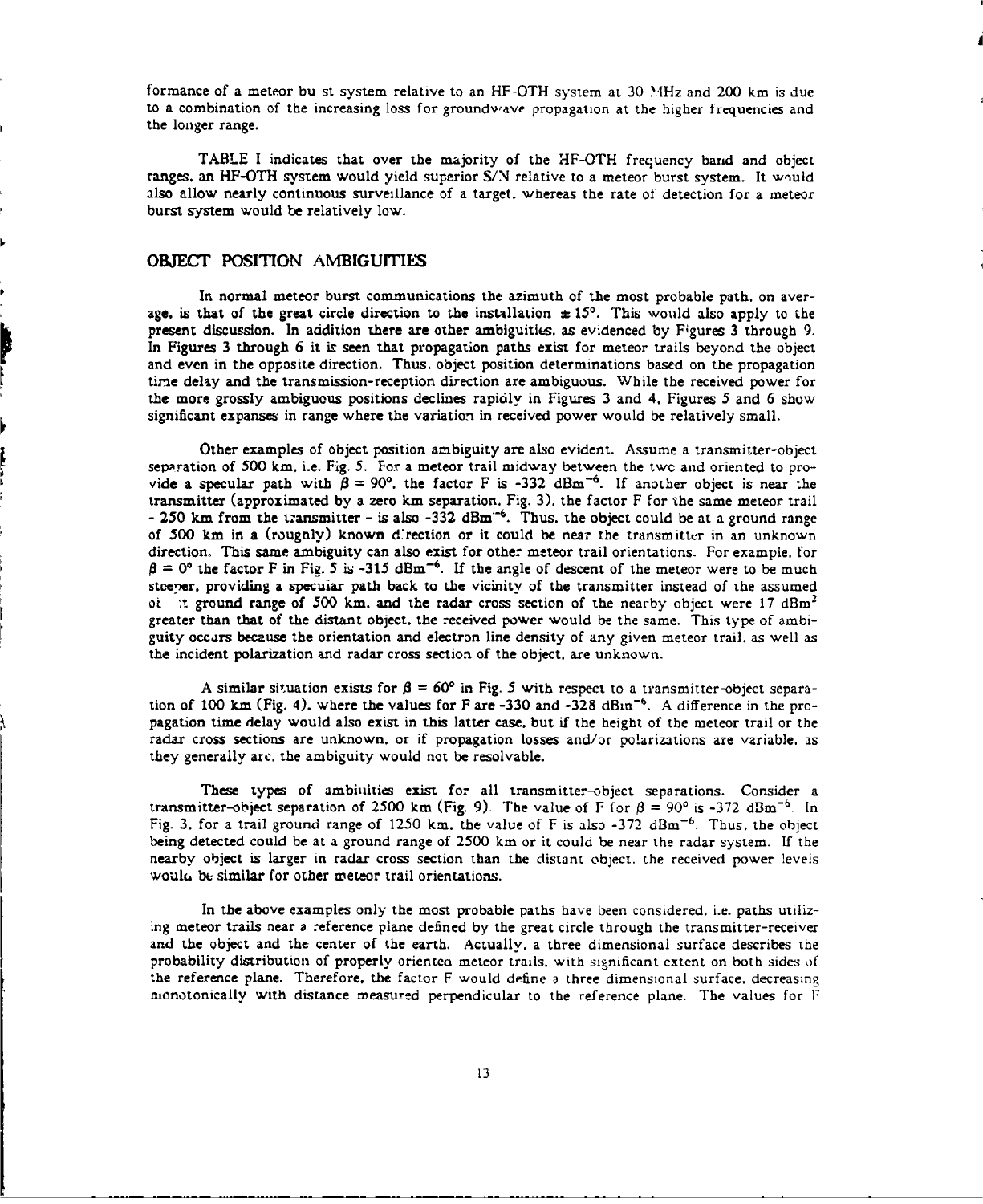shown in Figures 3 through 9 are only those along the intersection of the surface with the reference plane. Hence, many other ambiguities in azimuthal direction and range also exist.

### **CONCLUSIONS**

The received power levels for over-the-horizon radar detection of targets via meteor trails are very low, leading to requirements for high available transmitter power-antenna gainprocessing gain products. It has been shown that a 20 dBm2 target at a ground range of **100** km can be detected at an acceptable rate. However, at longer ranges any increase in the available power-gain product would have to be apportioned between the power requirements for detectability and the requirements to utilize trails of lesser electron line densities and of a significant range of orientations to increase to rate of detection.

At any given point on the earth's surface the rate of occurrence of meteor trails varies by a factor of four throughout a 24 hour day and by a factor of five throughout the year. Thus. a consideration in the system design would be the minimum acceptable rate of detection, necessitating an increase in the available power-gain product of more than 9 dB over that based on average rates of detection.

For a given available transmitter power and antenna capture area. an HF-OTH system operating in the skywave and groundwave modes offers superior S/N ratios over most of the HF-OTH frequency band. relative to a meteor burst system. In addition, an HF-OTH system allows nearly continuous surveillance of a target. whereas the rate of detection for a meteor burst system is relatively low.

The ambiguities in establishing the position of a detected target are significant. If the available power-gain product is limited to the point where only a shorter range target can be detected, its azimuthal direction can be estimated only if it's range is known apriori. The propagation delay via a meteor trail of relatively unknown position does not. in general. establish the range well enough to determine the target's direction to better than an estimated plus or minus one quadrant in azimuth. As the available power-gain product increases, the error in the direction to a shorter range target increases, as does the error in the actual ground range to the target. The range error continues to increase with transmitter-target separation but the directional ambiguity decreases for separations nearing 2600 km.

#### REFERENCES

**1.** V.R. Eshleman. in *The Radio Noise Spectrum.* D.H. Menzel. ed.. (Harvard University Press. Cambridge. Massachusetts. 1960), Ch. 4.

**116-136** (February 1964).

## BIBLIOGRAPHY

1. Akram, F.. N.M. Sheikh. A. Javed. and M.D. Grossi. "Impulse Response of a Meteor Burst Communications Channel Determined by Ray-Tracing Techniques." IEEE Transactions on Communications COM-25(4). 467-470 (April 1977).

2. Brown. D.W.. **"A** Physical Meteor-Burst Propagation Model and Some Significant Results for Communication System Design.\* IEEE Journal on Selected Areas in Communications. SAC-3(5). 745-755 (September 1985).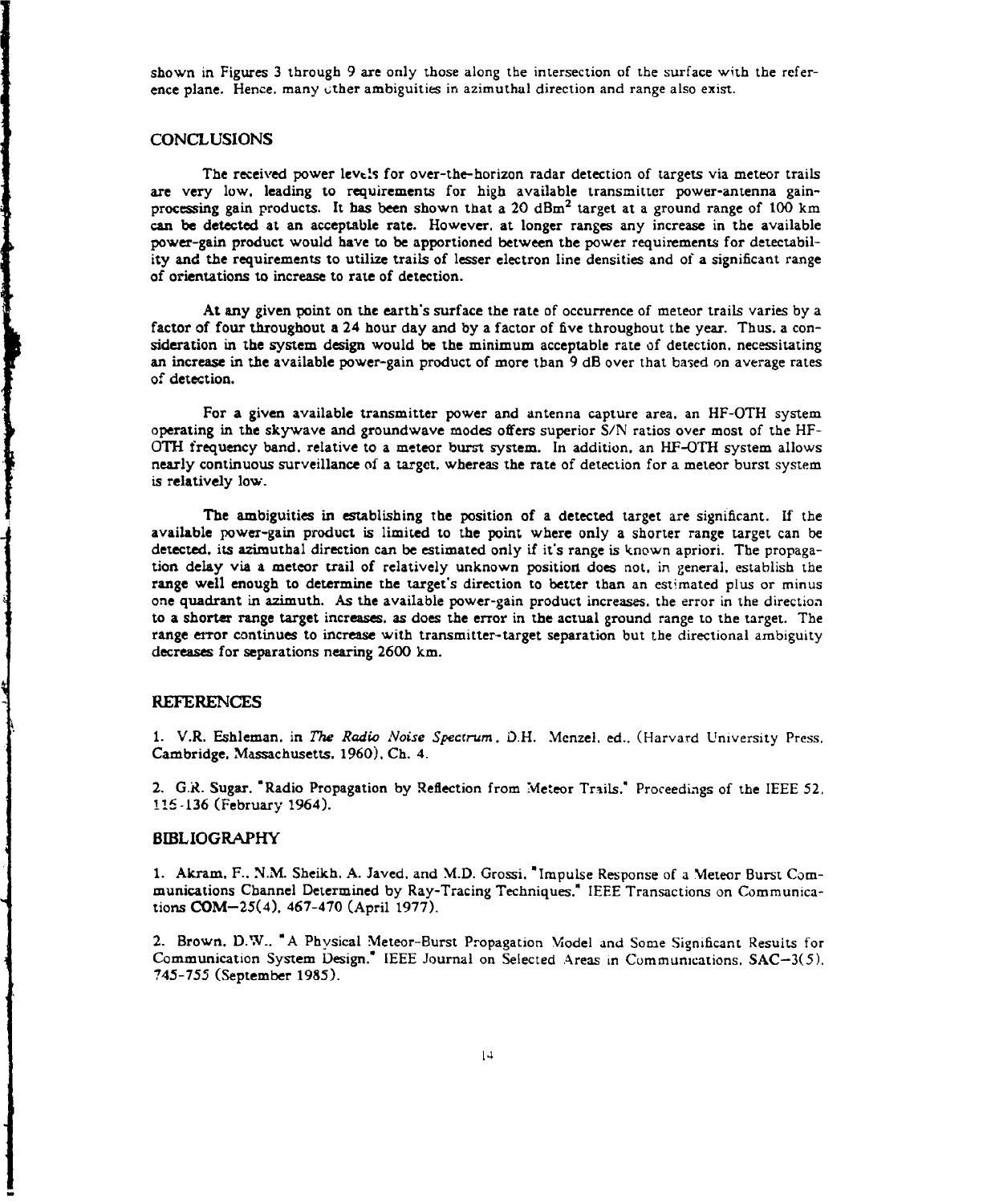3. Canon. P.S., "Polarization Rotation in Meteor Burst Communication Systems.' Radio Science 21(3). 501-510 (May-June 1986).

4. Morgan. E.J.. "The Resurgence of Meteor Burst." Signal 37(5). 69-73 (January 1983).

١

5. Oetting. J.D., "An Analysis of Meteor Burst Communications for Military Applications." IEEE Transactions on Communications COM-28(9). 1591-1601 (September 1980).

6. Richmond. R.L.. "Meteor Burst Communications. Part I: MBC Advances Assist **C3** Objectives." Military Electronics/Countermeasures 8(8). 68-72 (August 1982).

7. Richmond. R.L.. "Meteor Burst Communications. Part II: Upgrading Performance Doesn't Cost." Military Electronics/Countermeasures 8(9). 56-60 (September 1982).